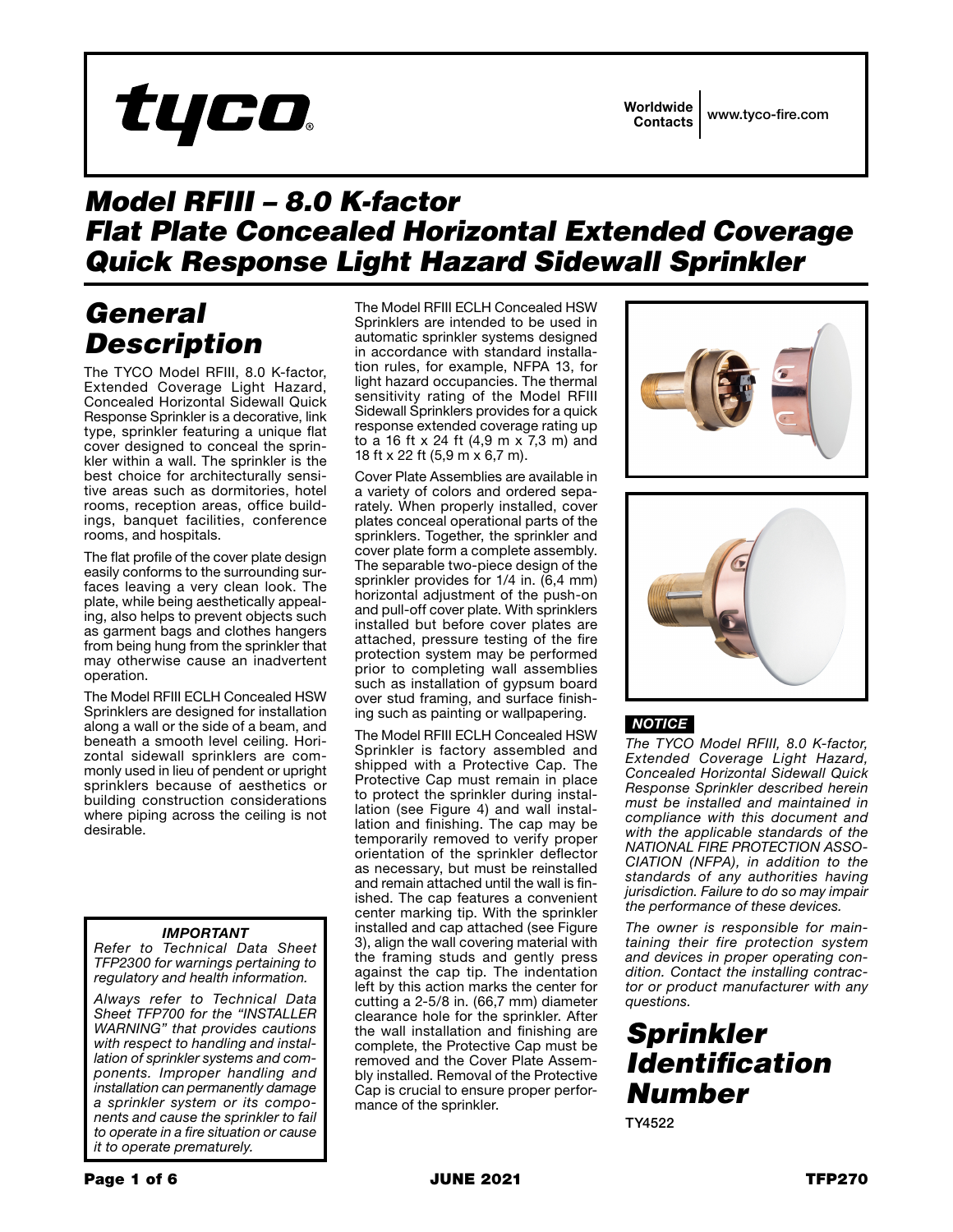

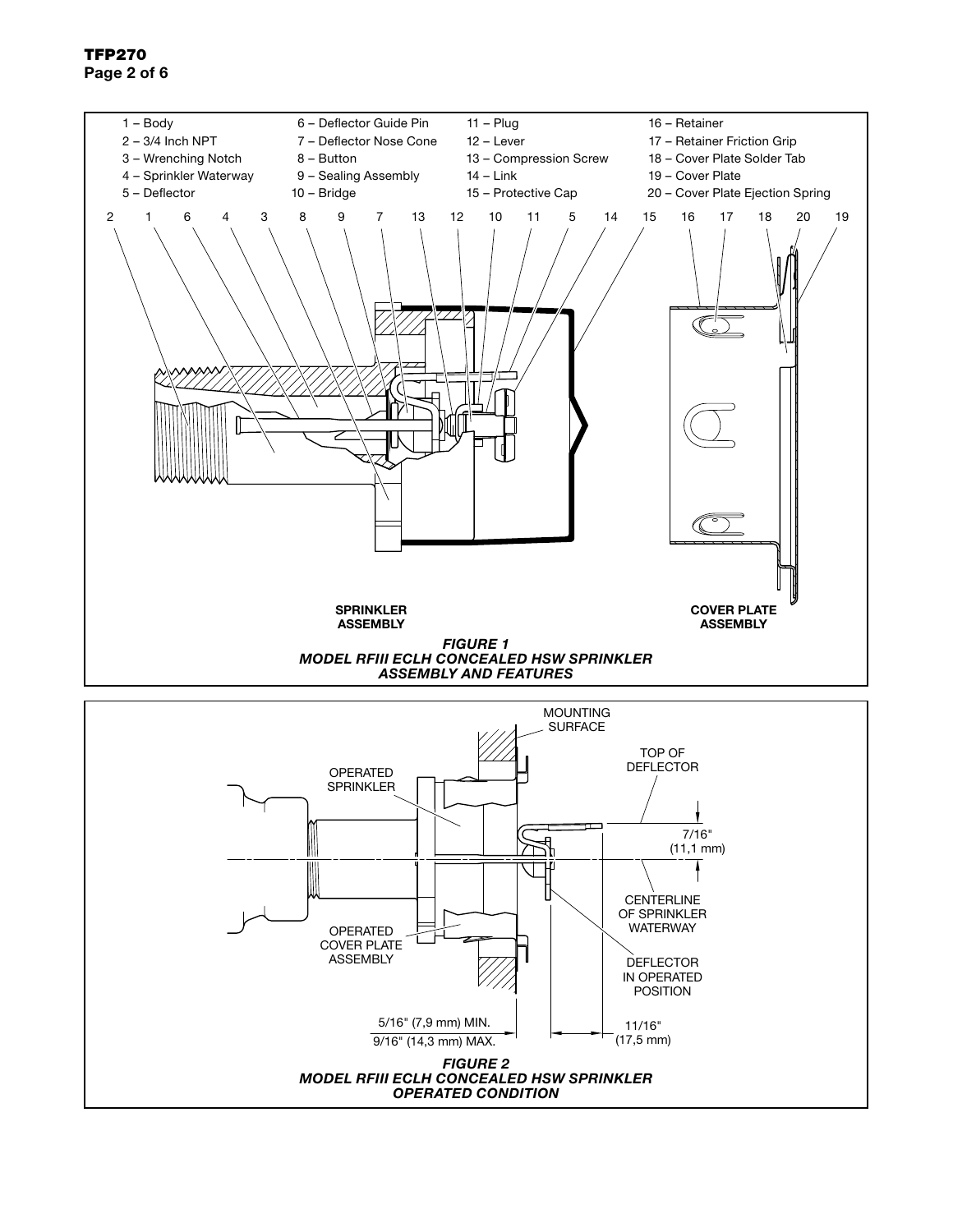| Response<br>Rating | Coverage<br>Area <sup>1</sup> ,<br>ft x ft (m x m) | <b>Minimum</b><br>Flow <sup>2</sup> .<br>GPM (LPM) | <b>Minimum</b><br>Pressure <sup>2</sup> ,<br>PSI (BAR) | Deflector-<br>To-Ceiling Distance <sup>3</sup><br>in. (mm) | <b>Sprinkler</b><br>Temperature<br>Rating $F$ (°C) | <b>Minimum</b><br>Spacing <sup>4</sup> ,<br>ft (m) |
|--------------------|----------------------------------------------------|----------------------------------------------------|--------------------------------------------------------|------------------------------------------------------------|----------------------------------------------------|----------------------------------------------------|
| Quick              | $14 \times 22$ (4,3 $\times$ 6,7)                  | 31 (117)                                           | 15 (1,03)                                              | 4 to 6 (101,6 to 152,4)                                    | 160 (71)                                           | 8(2,44)                                            |
| Quick              | $14 \times 22$ (4,3 $\times$ 6,7)                  | 36 (136)                                           | 20.3 (1,40)                                            | 6 to 12 (152,4 to 304,8)                                   | 160 (71)                                           | 8(2, 44)                                           |
| Quick              | $14 \times 24$ (4,3 x 7,3)                         | 34 (129)                                           | 18 (1,24)                                              | 4 to 6 (101,6 to 152,4)                                    | 160 (71)                                           | 8(2, 44)                                           |
| Quick              | $14 \times 24$ (4,3 x 7,3)                         | 38 (144)                                           | 22.6 (1,56)                                            | 6 to 12 (152,4 to 304,8)                                   | 160 (71)                                           | 8(2,44)                                            |
| Quick              | $16 \times 16 (4, 9 \times 4, 9)$                  | 26 (98)                                            | 10.6(0,73)                                             | 4 to 6 (101,6 to 152,4)                                    | 160 (71)                                           | 8(2,44)                                            |
| Quick              | $16 \times 16 (4.9 \times 4.9)$                    | 27 (102)                                           | 11.4 (0,79)                                            | 6 to 12 (152,4 to 304,8)                                   | 160 (71)                                           | 8(2,44)                                            |
| Quick              | $16 \times 18$ (4,9 x 5,5)                         | 29 (110)                                           | 13.1 (0,90)                                            | 4 to 12 (101,6 to 304,8)                                   | 160 (71)                                           | 8(2,44)                                            |
| Quick              | $16 \times 20 (4.9 \times 6.1)$                    | 32 (121)                                           | 16(1,10)                                               | 4 to 12 (101,6 to 304,8)                                   | 160 (71)                                           | 8(2,44)                                            |
| Quick              | $16 \times 22$ (4,9 $\times$ 6,7)                  | 36 (136)                                           | 20.3 (1,40)                                            | 4 to 12 (101,6 to 304,8)                                   | 160 (71)                                           | 8(2,44)                                            |
| Quick              | $16 \times 24$ (4,9 x 7,3)                         | 39 (147)                                           | 23.8 (1,64)                                            | 4 to 12 (101,6 to 304,8)                                   | 160 (71)                                           | 8(2,44)                                            |
| Quick              | $18 \times 18$ (5,5 $\times$ 5,5)                  | 33 (125)                                           | 17(1,17)                                               | 4 to 12 (101,6 to 304,8)                                   | 160 (71)                                           | 8(2,44)                                            |
| Quick              | $18 \times 20 (5.5 \times 6.1)$                    | 36 (136)                                           | 20.3 (1,40)                                            | 4 to 12 (101,6 to 304,8)                                   | 160 (71)                                           | 8(2,44)                                            |
| Quick              | $18 \times 22 (5,5 \times 6,7)$                    | 40 (151)                                           | 25 (1,72)                                              | 4 to 12 (101,6 to 304,8)                                   | 160 (71)                                           | 8(2,44)                                            |

NOTES

1. Backwall (where sprinkler is located) by sidewall (length of throw). 2. Requirement is based on minimum flow in GPM from each sprinkler. The indicated residual pressures are based on the nominal K-factor.

3. The centerline of the sprinkler waterway is located 7/16 in. (11,1 mm) below the deflector (see Figure 2).

4. Minimum spacing is for lateral distance between sprinklers located along a single wall. Otherwise adjacent sprinklers (i.e., sidewall sprinklers on an adjacent wall, on<br>an opposite wall, or pendent sprinklers) must be l

#### *TABLE A MODEL RFIII ECLH CONCEALED HSW SPRINKLER UL AND C-UL LISTING COVERAGE AND FLOW RATE CRITERIA*

## *Technical Data*

Approvals UL and C-UL Listed

*Note: The listings apply only to the service conditions indicated in the Design Criteria section.*

The Model RFIII ECLH Concealed HSW Sprinkler is only listed and approved with the LFII/RFIII Concealed Cover Plates having a factory applied finish.

Sprinkler and Cover Plates are separately ordered. See the Ordering Procedure section for more information.

Maximum Working Pressure 175 psi (12,1 bar)

Discharge Coefficient K=8.0 GPM/psi½ (115,2 LPM/bar½)

Temperature Rating 160°F (71°C) Sprinkler with 139°F (59°C) Cover Plate

Horizontal Adjustment 1/4 in. (6,4 mm)

Finishes See the Ordering Procedure section

#### Physical Characteristics

| Sealing Assembly Beryllium Nickel w/TEFLON  |
|---------------------------------------------|
| Soldered Link Halves  Nickel                |
| Compression Screw Stainless Steel           |
| Deflector Guide Pins. Stainless Steel       |
| PlugPolyethylene                            |
| LeverBronze                                 |
| Retainer. Copper Plated Steel               |
|                                             |
| Cover Plate Ejection Spring Stainless Steel |

## *Operation*

When exposed to heat from a fire, the Cover Plate, which is soldered to the Retainer Ring at three points, falls away to expose the Sprinkler Assembly (see Figure 2). The link's solder melts when exposed to heat. When the rated temperature is reached, the melted solder releases the link, activating the sprinkler and allowing water to flow.

## *Design Criteria*

The TYCO Model RFIII, 8.0 K-factor, Extended Coverage Light Hazard, Concealed Horizontal Sidewall Quick Response Sprinkler is UL and C-UL Listed for use in light hazard occupancies, using the design criteria in Table A, in addition to the requirements specified in the current NFPA 13 for extended coverage sidewall sprinklers.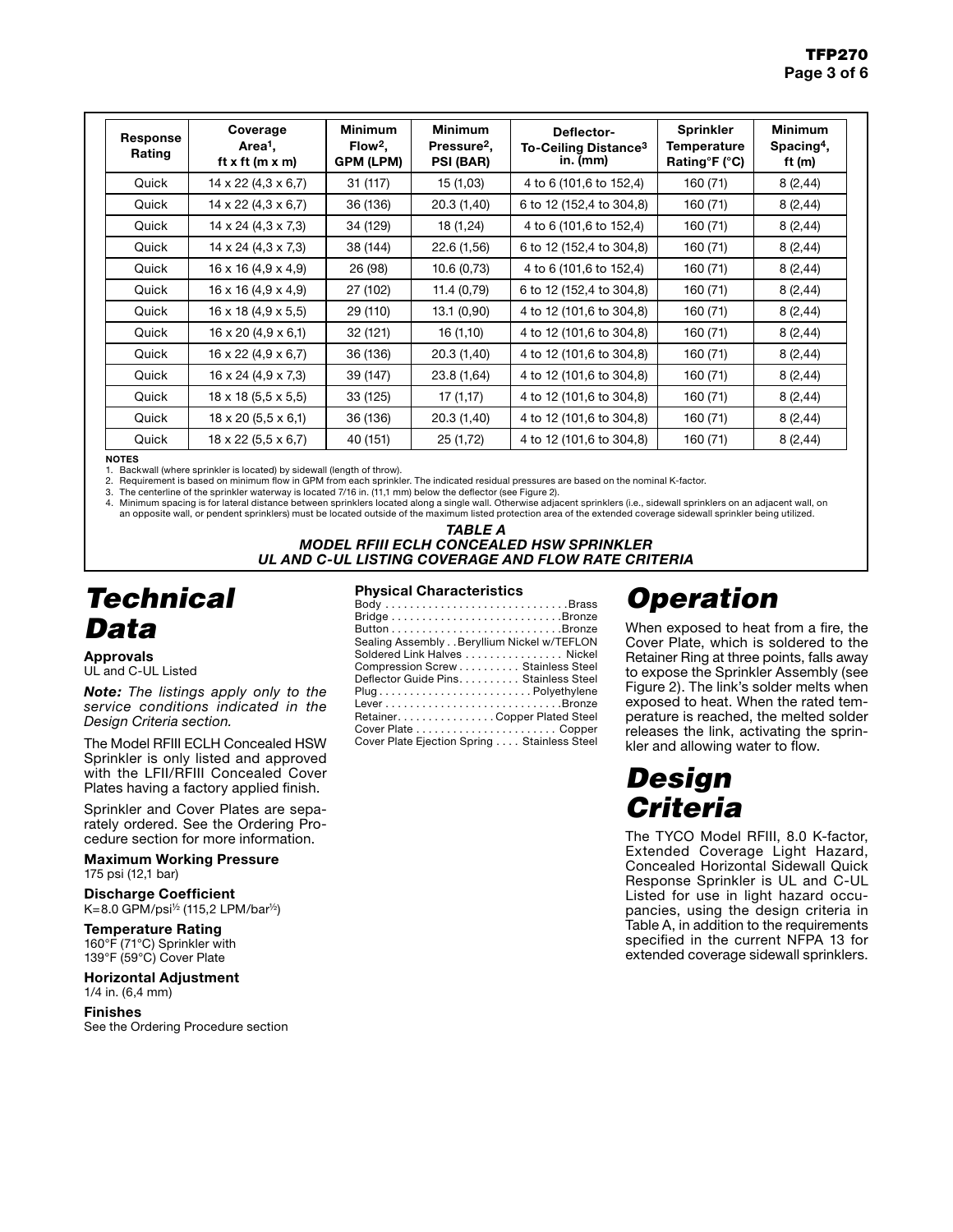

# *Installation*

The TYCO Model RFIII, 8.0 K-factor, Extended Coverage Light Hazard, Concealed Horizontal Sidewall Quick Response Sprinkler must be installed in accordance with this section.

A 3/4 in. (19,1 mm) NPT sprinkler joint should be obtained with a minimum to maximum torque of 10 to 20 lb-ft (13,4 to 26,8 N·m). Higher levels of torque may distort the sprinkler with consequent leakage or impairment of the sprinkler. Do not attempt to compensate for insufficient adjustment in the Sprinkler Assembly by under-or over-tightening the sprinkler. Readjust the position of the sprinkler fitting to suit.

Step 1. The sprinkler must only be installed with its centerline perpendicular to the back wall and parallel to the ceiling. Use a W-Type 37 Wrench for installation. The wrench contains an outer flat surface reference that correlates with the sprinkler deflector orientation. The word "UP" on the installation wrench is to face towards the ceiling to ensure proper alignment (see Figure 4).

#### *NOTICE*

*Do not remove the Protective Cap (see Figure 1) until the Cover Plate Assembly is installed and/or the fire protection sprinkler system is ready to be placed in service.*

Step 2. With pipe thread sealant applied to the sprinkler threads, and ensuring that no pipe thread sealant is in contact with the Deflector Guide Pins, align the sprinkler alignment slot with the W-Type 37 Sprinkler Wrench alignment slot (see Figure 4) and engage by inserting the sprinkler into the wrench cavity, fully seating the wrench shoulder against the sprinkler wrenching flange. Hand tighten the sprinkler into the sprinkler fitting.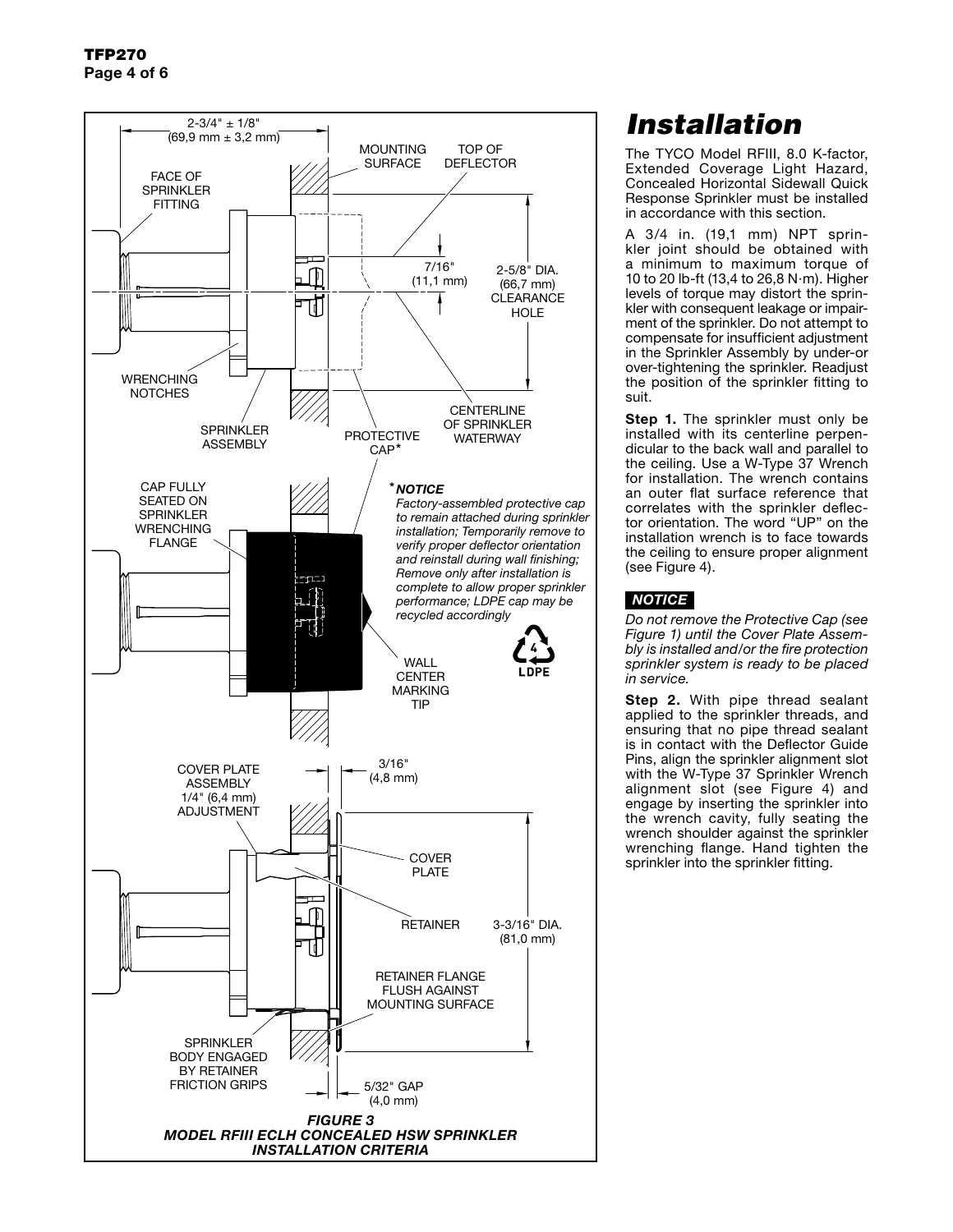Step 3. Once hand tight, attach 1/2 in. (12,7 mm) drive to the sprinkler wrench (see Figure 4) and wrenchtighten to ensure proper seal and alignment, taking care to ensure the Deflector Guide Pins do not come in contact with any foreign body or surface.

Step 4. After the wall has been completed with the nominal 2-5/8 in. (66,7 mm) diameter clearance hole and in preparation for installing the Cover Plate Assembly, remove and discard the Protective Cap. If the sprinkler has been damaged in any way including accidental over spray from finishing the wall, replace the entire sprinkler.

#### *NOTICE*

*The sprinkler must be installed in the neutral or negative plenum only.*

Step 5. Push the Cover Plate Assembly onto the Sprinkler, and as necessary, make the final adjustment of the Cover Plate with respect to the wall by pushing the Cover Plate Assembly until the retainer flange is flush against the wall. If it becomes necessary to remove the Cover Plate, it can be removed merely by gently pulling the Cover Plate Assembly away from the sprinkler body.

*Note: A Cover Plate Assembly not adequately engaging the sprinkler body, that is not securely attached, indicates the sprinkler is positioned at a distance from the mounting surface greater than is described in Figure 3. A Cover Plate Assembly fully engaged on the sprinkler body while the retainer flange is not in contact with the wall indicates the sprinkler is positioned at a distance from the mounting surface lesser than described in Figure 3. If either condition is encountered when attempting to install the Cover Plate Assembly, the sprinkler fitting must be repositioned.*